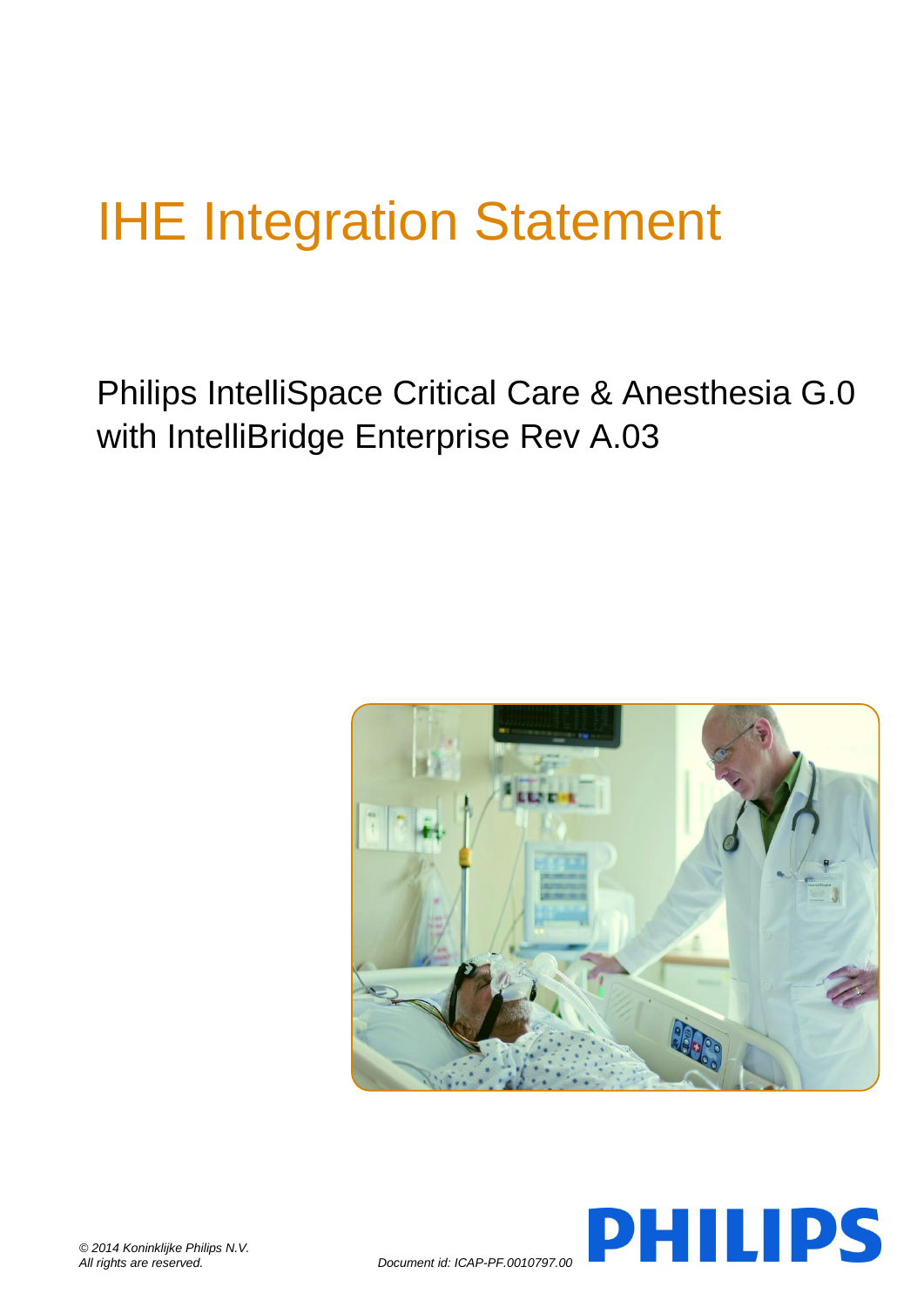**Issued by** Philips Medical Systems Nederland B.V., a Philips Healthcare Company

P.O. Box 10 000 5680 DA Best The Netherlands

email: [ihe@philips.com](mailto:ihe@philips.com)<br>URL: http://www.health <http://www.healthcare.philips.com/connectivity>

Id: ICAP-PF.0010797.00<br>Date: 2014-05-21 Date: 2014-05-21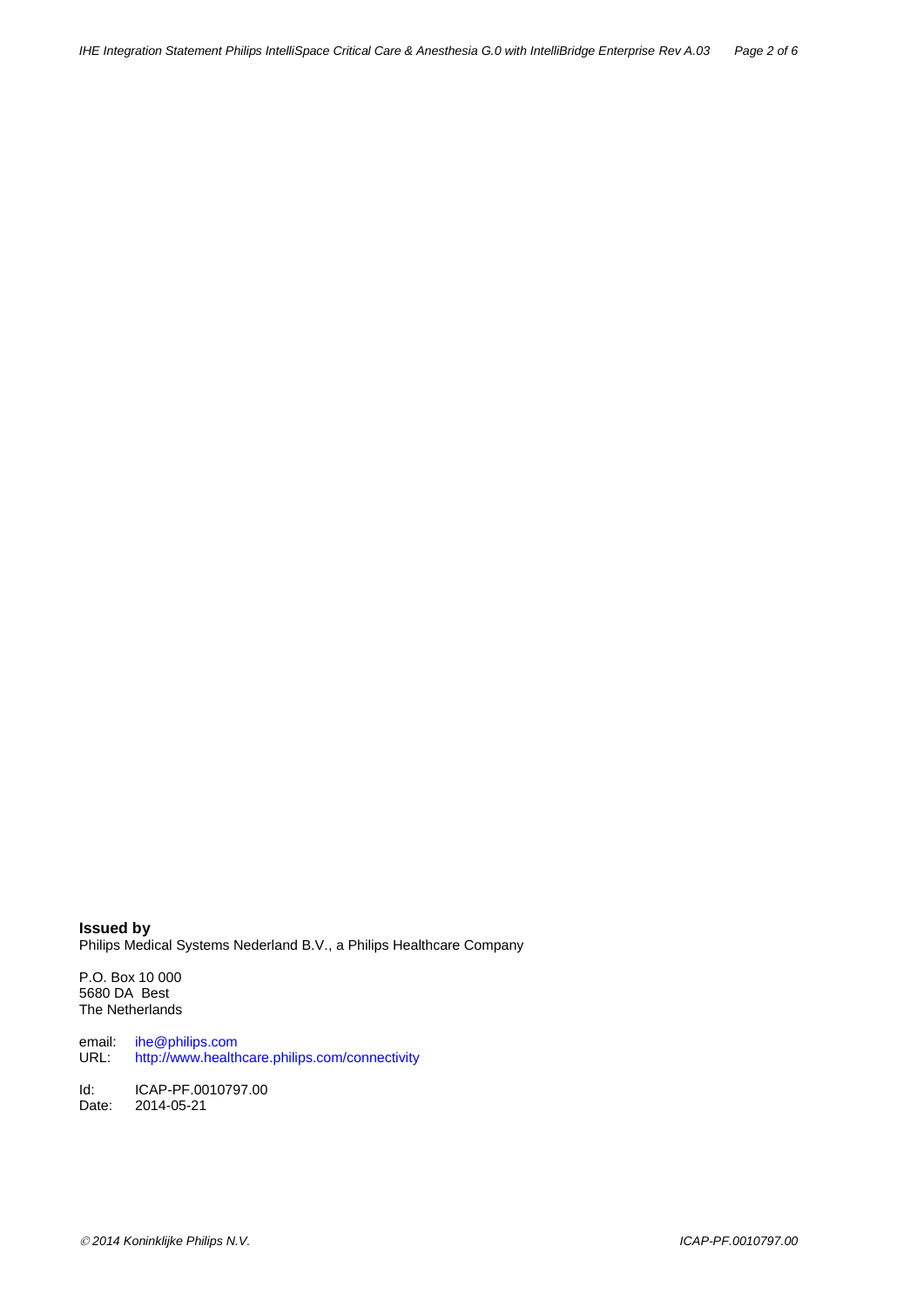# **Table of Contents**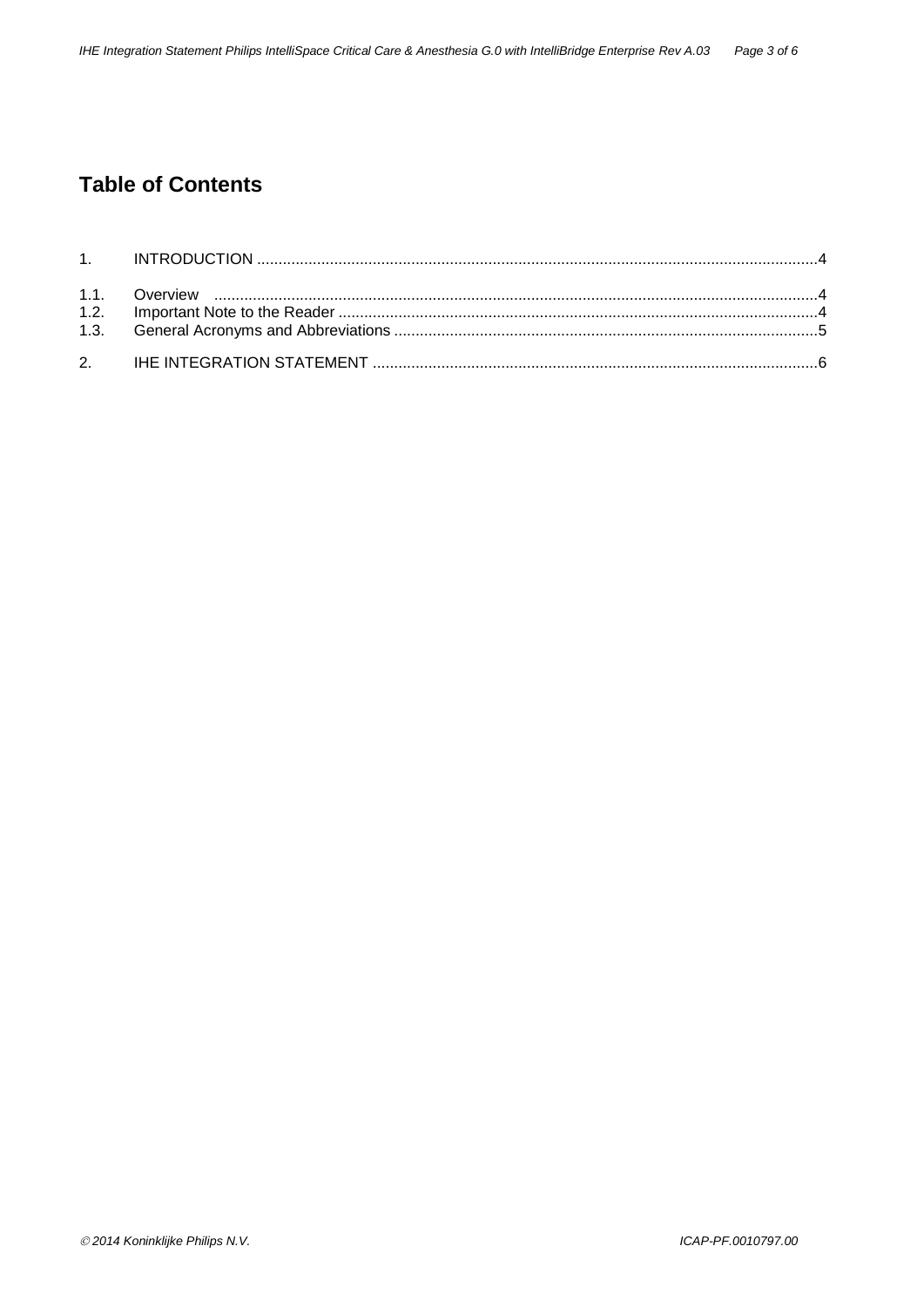## **1. INTRODUCTION**

### **1.1. Overview**

The Integrating the Healthcare Enterprise (IHE) Integration Statement specifies the Integration Profiles, its Actors, and Options Philips Healthcare has chosen for implementing in this product.

This document helps the reader to investigate whether and to what extent interoperability with other products might be supported.

The IHE Technical Framework identifies a subset of the functional components of the healthcare enterprise and specifies their interactions in terms of a set of coordinated transactions. The actors and transactions described in the IHE Technical Framework are abstractions of the real-world healthcare information system environment. While some of the transactions are traditionally performed by specific product categories (e.g. HIS, RIS, PACS, or modalities), the IHE Technical Framework intentionally avoids associating functions or actors with such product categories. For each actor, the IHE Technical Framework defines only those functions associated with integrating information systems. The IHE definition of an actor should therefore not be taken as the complete definition of any product that might implement it, nor should the framework itself be taken as the complete definition of a healthcare information system architecture.

This IHE Integration Statement provides the reader with a high-level view of supported IHE integration profiles. For further investigations, additional information can be found in the DICOM Conformance Statement of this product and in the IHE Technical Framework.

## **1.2. Important Note to the Reader**

This IHE Integration Statement by itself does not guarantee successful interoperability of this Philips product with other products. The user (or user's agent) should be aware of the following issues:

#### **Interoperability**

Interoperability refers to the ability of application functions, distributed over two or more systems, to work successfully together. It is the user's responsibility to analyze thoroughly the application requirements and to specify a solution that integrates Philips equipment with non-Philips equipment.

#### **Validation**

Philips equipment has been carefully tested to assure that the actual implementation of the IHE Integration Profiles corresponds with this Integration Statement.

Where Philips equipment is linked to non-Philips equipment, the first step is to compare the relevant Integration Statement. If the Integration Statement indicates that successful information exchange should be possible, additional validation tests will be necessary to ensure the functionality, performance, accuracy and stability of image and image related data. It is the responsibility of the user (or user's agent) to specify the appropriate test suite and to carry out the additional validation tests.

#### **New versions of the IHE Technical Framework**

The IHE Technical Framework will evolve in future to meet the user's growing requirements and to incorporate new features and technologies. Philips is actively involved in this evolution and plans to adapt its equipment to future versions of the IHE Technical Framework. In order to do so, Philips reserves the right to make changes to its products or to discontinue its delivery.

The user should ensure that any non-Philips provider linking to Philips equipment also adapts to future versions of the IHE Technical Framework. If not, the incorporation of IHE enhancements into Philips equipment may lead to loss of connectivity (in case of networking).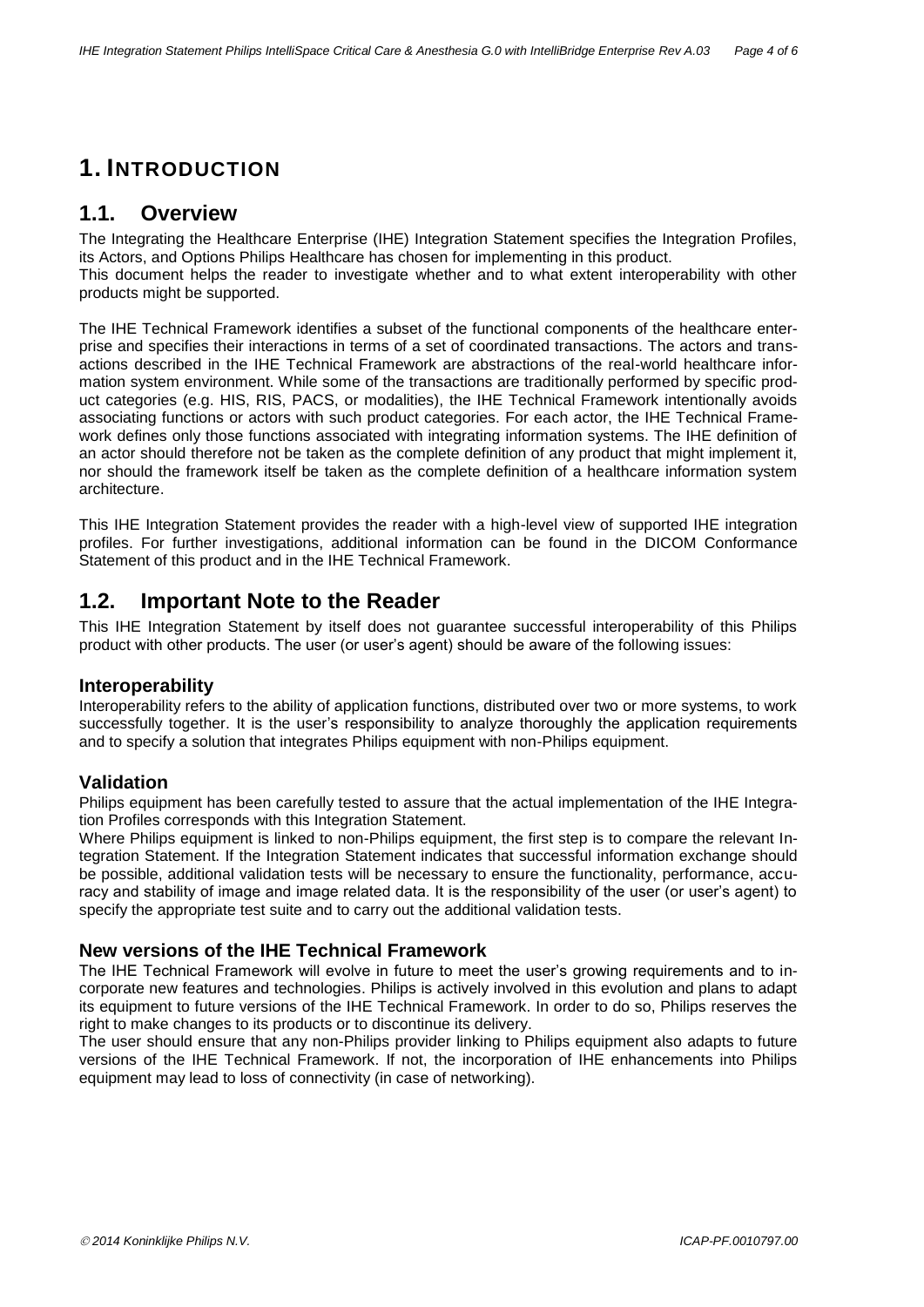## **1.3. General Acronyms and Abbreviations**

The following acronyms and abbreviations are used in the document.

- Actor An entity within a use case that performs an action
- DICOM Digital Imaging and Communication in Medicine
- HIS Hospital Information System<br>HL7 Health Level 7
- Health Level 7
- IHE Integrating the Healthcare Enterprise
- PACS Picture Archiving and Communication System
- RIS Radiology Information System
- RSNA Radiological Society of North America